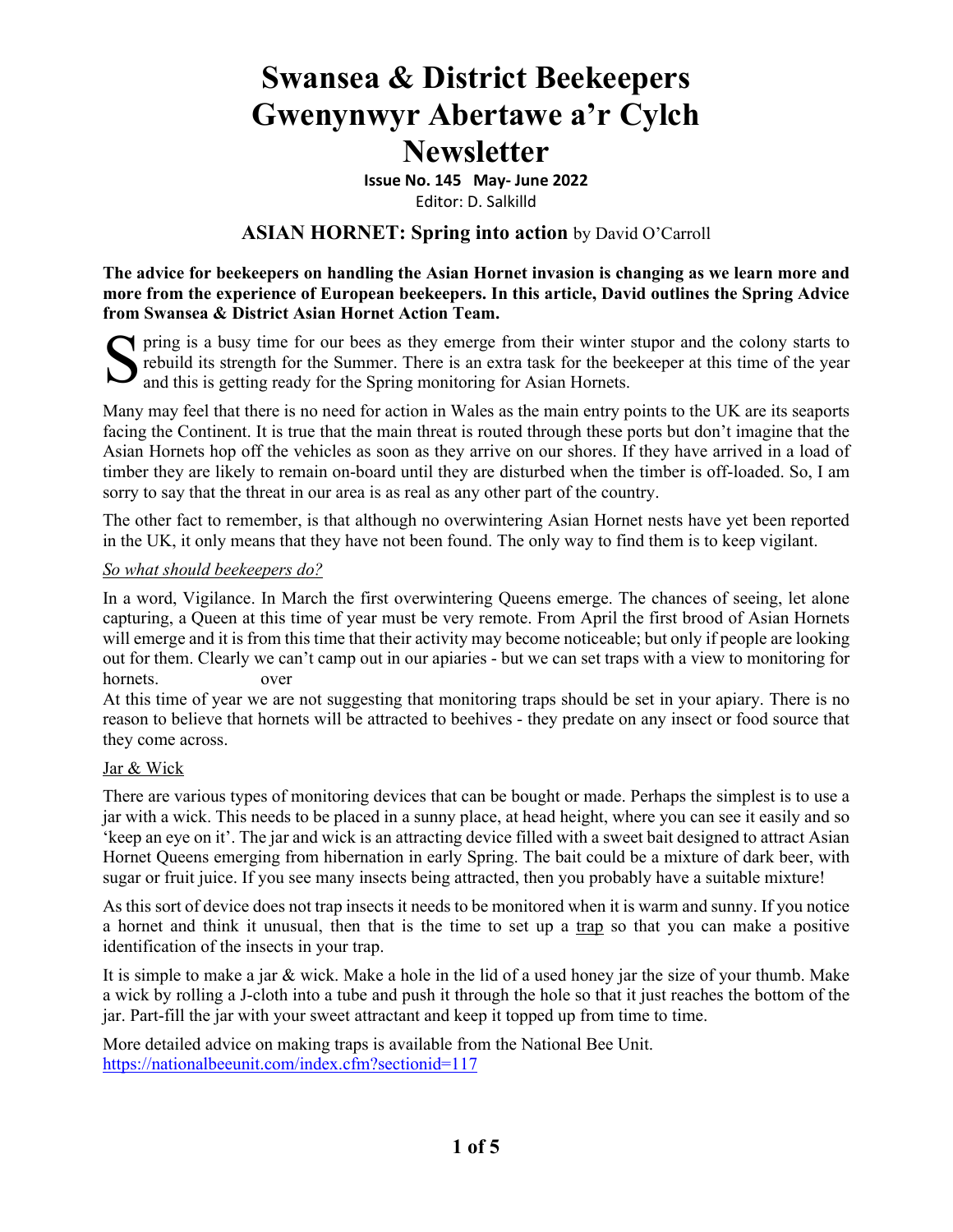## **"When Bees were Bees"** by Tom Davies.

The theme of this article is water, I must admit that the issue of water for my bees did not concern me much, as water was close to them due to nearby streams.

I have come across an article in "Gleanings in Bee Culture" for April 1933, by Mr. Penn G. Snyder, of Dayton, Ohio, USA, who remarked that the supply of water for bees was more important than was generally thought of.

Mr Snyder got interested in making sure that his bees had better access to water, because of reading a book published in England that contained items referring to some people who had a little problem when eating honey in the raw state, causing griping effect, but when taking a little water with it, gave no problems.

Mr. Snyder reasoned that possibly the failure of some colonies to rapidly build up in Spring was due to the shortage of water. To make use of honey stored in combs from last season requires water in good quantities, taking up the time of foraging bees, that would normally be on the job of collecting nectar and pollen.

The knock-on effect of a colony that failed to build up properly could be a reduced take of honey in that season, and I will resume the subject in the next issue. Till next time, Tom.

#### **The Gower Show**

Just a reminder that the 2022 Gower Show will be running again on the Penrice Estate, Gower, but will be held at the **earlier date of Sunday, 31st July**. This is a week earlier than normal, apparently, due to some clash of dates. Gill Lyons tells me that the schedules are being prepared and will be with us shortly. The judges this year will be Bill Fisher and Sue Carter. It is several years since they last judged our show and we welcome them back. Both are qualified National Honey Show judges

Do have a go at entering some of your honey, wax, honey cakes mead or honey related produce. It gives a real buzz to win a prize or rosette for your entries. There are classes for everyone, particularly novices, which are open to those who have not yet won a prize at any honey show, now is your chance to do so!

Nearer to the show, Gill will be asking for volunteers to help with set up in the marquee and to steward on show day. Keep an eye out for emails asking for helpers.

Regarding the Bee Experience, I asked Martin if it will be at the Gower Show this year and he told me that it will probably be the only outing of the year. He will also be calling for volunteers at a later time.

#### **A New Treasurer**

Our Treasurer, John Gale, is stepping down after 12 years in the post and we would like to take this opportunity to thank him for his hard work over this time. He is in the process of handing over to Karen Squires and I hear that they are in touch with the bank to complete the necessary formalities. Throughout these years John kept meticulous records of the Society accounts and was always available to help members.

We welcome Karen to the post and wish her well.



**"John drilling down to the fine details of the Society's accounts"** Photo courtesy of David O'Carroll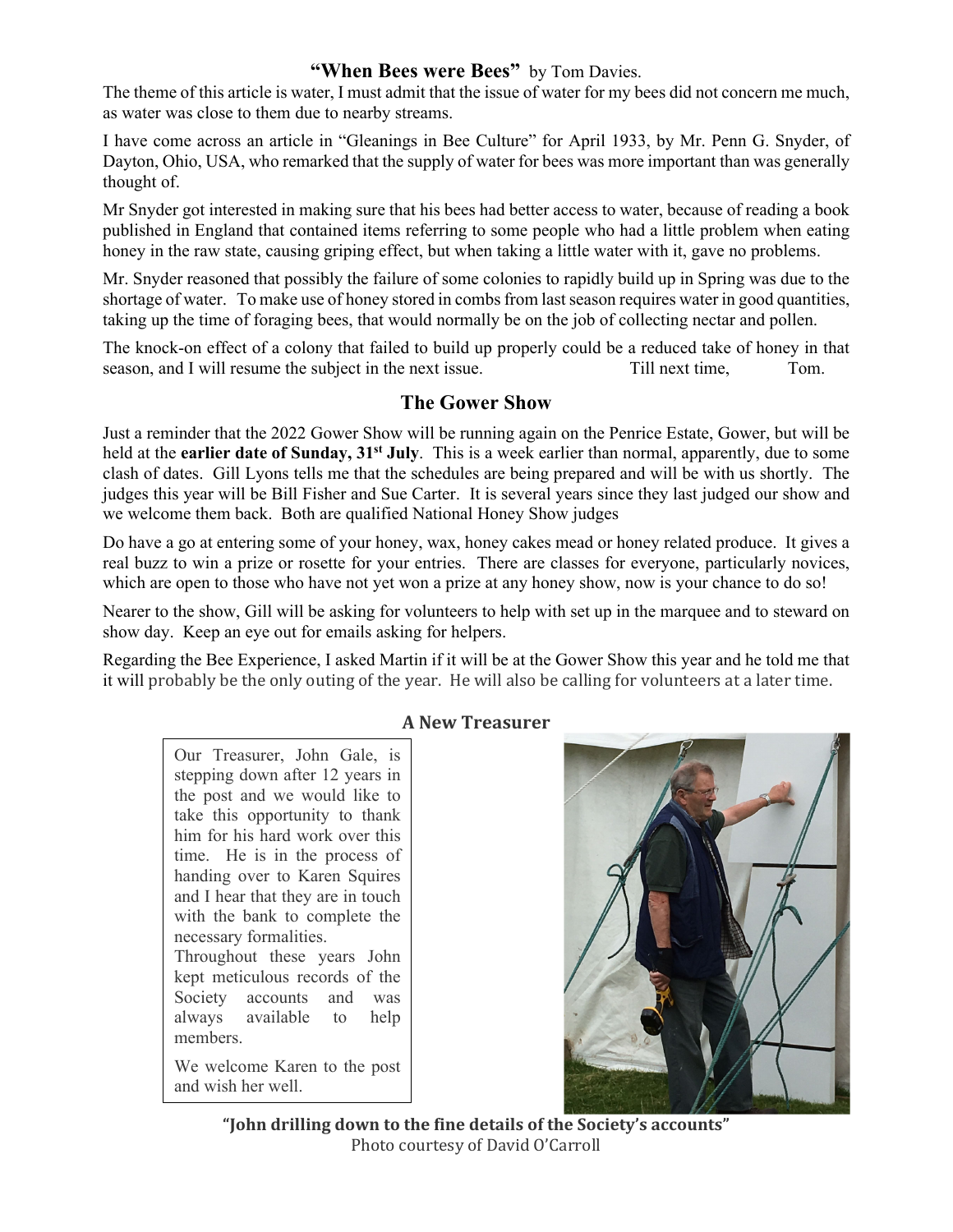### **And a New Editor for our Newsletter.**

The time has come for me to hand over the reins of editorship to the next generation and it is with some pleasure that I can announce that Mandy Williams has volunteered to take up the post. As of the next issue, Mandy, with the aid of her husband, Richard, will be issuing the newsletter

I got involved some 24 years ago simply because there was a need to spread information about our Society activities and social calendar, and the then Secretary, Howard Edmunds, agreed because I had a computer to do it on. It has been fun and quite a challenge to find something new every couple of months. I would like to take this opportunity thank all our contributors, particularly Tom Davies, for their much-valued support throughout these years. David Salkilld

# **It's Swarm Time Again**

It has been said that the aim of beekeepers is to get a supply of honey and beeswax from their colonies, whereas the aim of the bees is to reproduce and they do it by swarming in the spring. This urge to reproduce cannot be suppressed, it is a completely natural process and will happen no matter what we do, after all, they have been doing it successfully for millions of years.

There are many aspects to swarming that we beekeepers can use to our advantage. It can be used to increase our number of colonies, or, to give us strong young queens each year. The downside comes when you do nothing and swarms affect your neighbours, giving a bad reputation to beekeeping in general.

One option is to artificially swarm a colony. There are many ways of doing this which allow the bees to go through their natural reproductive sequence whilst controlling any unwanted consequences. These are well documented and can be used to increase your stocks whilst at the same time, giving you back-up queens in case they are needed.

Prime swarm time is in May / early June, though it can happen earlier or later. Vigilance is needed during spring inspections to watch for the start of queen cells and you need to be ready to act as soon as you see them.

For these techniques you will need to have spare equipment such as nuc boxes and frames of foundation ready at hand and, preferably, have your queens marked. If you have unmarked queens, mark them as soon as possible when the weather is fine and warm (2021 white, 2022 yellow). Though they can be elusive, it is far easier to find the queens before the colony builds to full strength.

If your interest is in catching other people's swarms, get yourself registered on admin@beeswarm.uk and you will get notification of any swarms which occur in your area.

When swarms are newly emerged they are normally docile and easy to handle. However, if they have been 'hanging around' for more than four or five days, they can be a little less friendly, so always be careful when approaching them. As above, always have your equipment ready for instant use.

Good luck, D.S.

# **Wasps**

It's mid-April and I've seen my first queen wasp of the year! They usually show up at about this time and, contrary to some thoughts, are good for the gardens, feeding on greenfly and other pests. Honeybees are vegetarian whereas wasps (and hornets) are carnivorous.

It is in the autumn time that we need to protect our beehives from wasp attack and there are a variety of ways to do that. Wasp traps containing sugar or jam, located at a distance from a hive, attract wasps away from hives. Also, tunnel entrances to hives are said to give honeybees the ability to defend their entrances and deter wasps from entering, though I have not had the need to try them so can only comment on what I have read. D.S.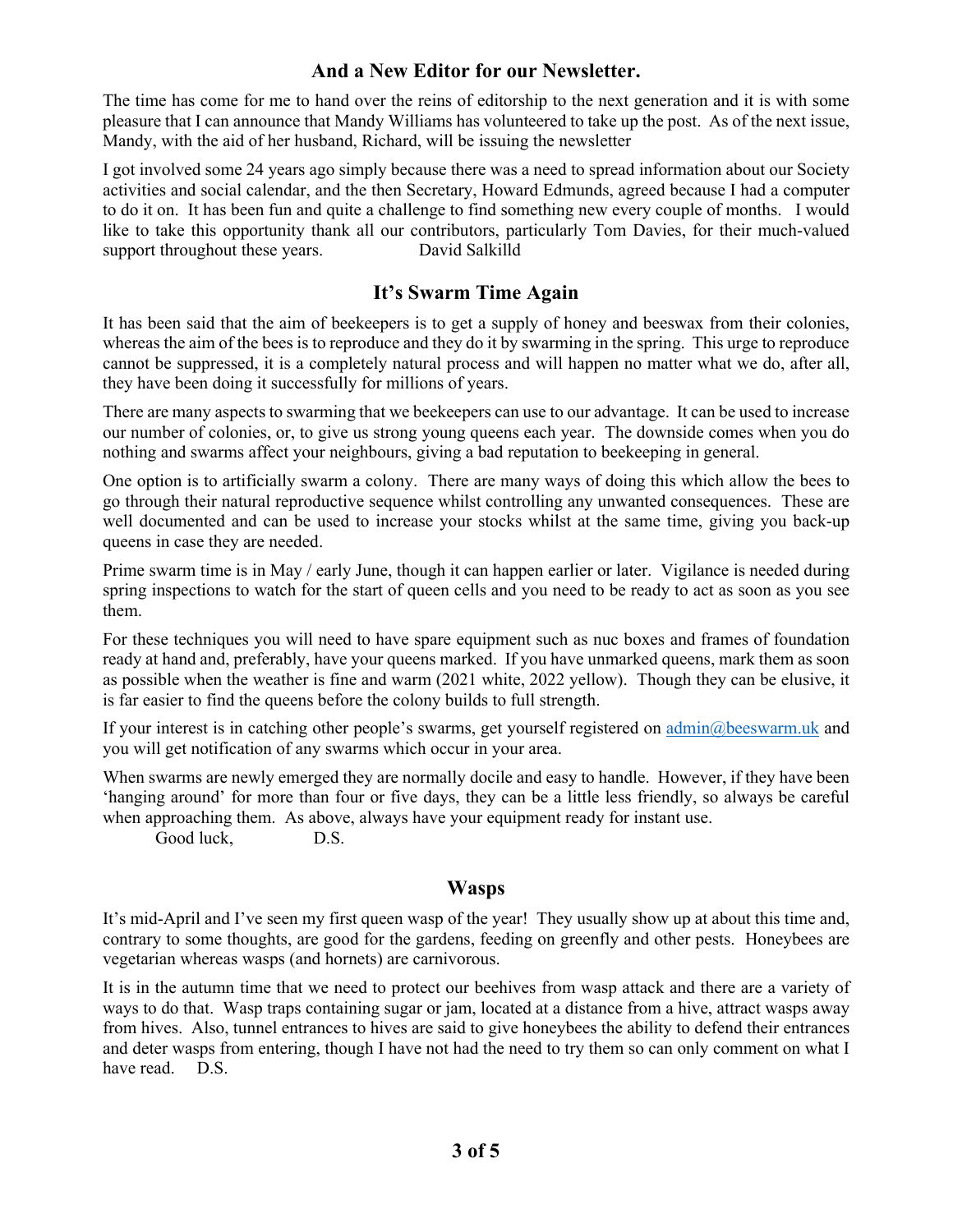# **The Society Apiary** By David O'Carroll

The Society's apiary has been located in the grounds surrounding the RSPCA's Animal Centre at Llys Nini for quite a few years now and due to the hard work of the Apiary Team a surrounding fence was been constructed to make it safe for visitors to the centre to view beekeeping activity from a safe distance. At least that was the theory.

After a member of the centre staff was stung, we moved the hives to the bottom of the field, far away from the footpath people use to take their new dogs for their first walk. This activity has increased over time and a member of the public was stung - the finger was pointed at one of our bees.

The centre has developed its Woodland Trail and the first event for the Easter Woodland Trail was an egg hunt for The Golden Egg.

Mike drew on the deepest reserves of diplomacy, which he didn't realise he had, to get agreement for the apiary to be re-sited in a field above the RSPCA centre. On a cold day in February, whilst the bees were snugly tucked up in their colonies, the move started, colony by colony. Five so far have been relocated but the Apiary Team will need some help in moving the shed and other equipment. Volunteers needed! The date has yet to be announced so keep a lookout for Society emails. Please contact Mike Grinter via WhatsApp on 07872 960088.

#### **Interesting research**

An article in the Daily Telegraph on 9<sup>th</sup> March, written by their Environment Correspondent, Olivia Rudgard, highlighted the benefits to pollinating insects of weeds, as compared to planted "wild flowers".

She was quoting from a paper written by scientists from the University of Sussex who had been observing the foraging habits of many insects including bees and wasps.

They observed wildflower sites planted by councils and sites containing weeds such as common ragwort and creeping thistle and noted that bees preferred these weeds to nearby red clover and wild marjoram. In fact, they noted that twice as many bees visited the weeds.

Under freedom of information requests, the researchers found that councils, Highways England and Natural England, the national nature advisor, spent £10 million each year controlling the weeds.

Dr. Nicholas Balfour, a researcher at the university is quoted as saying "There exists a substantial body of evidence which shows that weeds are a vitally important resource for pollinators, the species studied produced, on average, four times more nectar sugar than Defra-recommended plant species".

D.S.

# **The June Gap**

At this time of year, dandelions are at their best, and along with daisies and other wildflowers, they provide a great source of nectar and pollen for our colonies. This is a vital time for colonies to build up their strength in readiness to overcome the June gap. You might even be lucky enough to have sufficient stores on your colonies to enable a spring crop to be taken, but be cautious, if you harvest too much honey, they might run out of stores in June when there is very little forage available for them.

In this part of the country, the main summer honeyflow is from late July through early August, though it can vary with the weather. The important things are to maximise colony strength to take advantage of it and to have your supers ready for use. P.S. Dandelion pollen gives beeswax a lovely yellow colour. D.S.